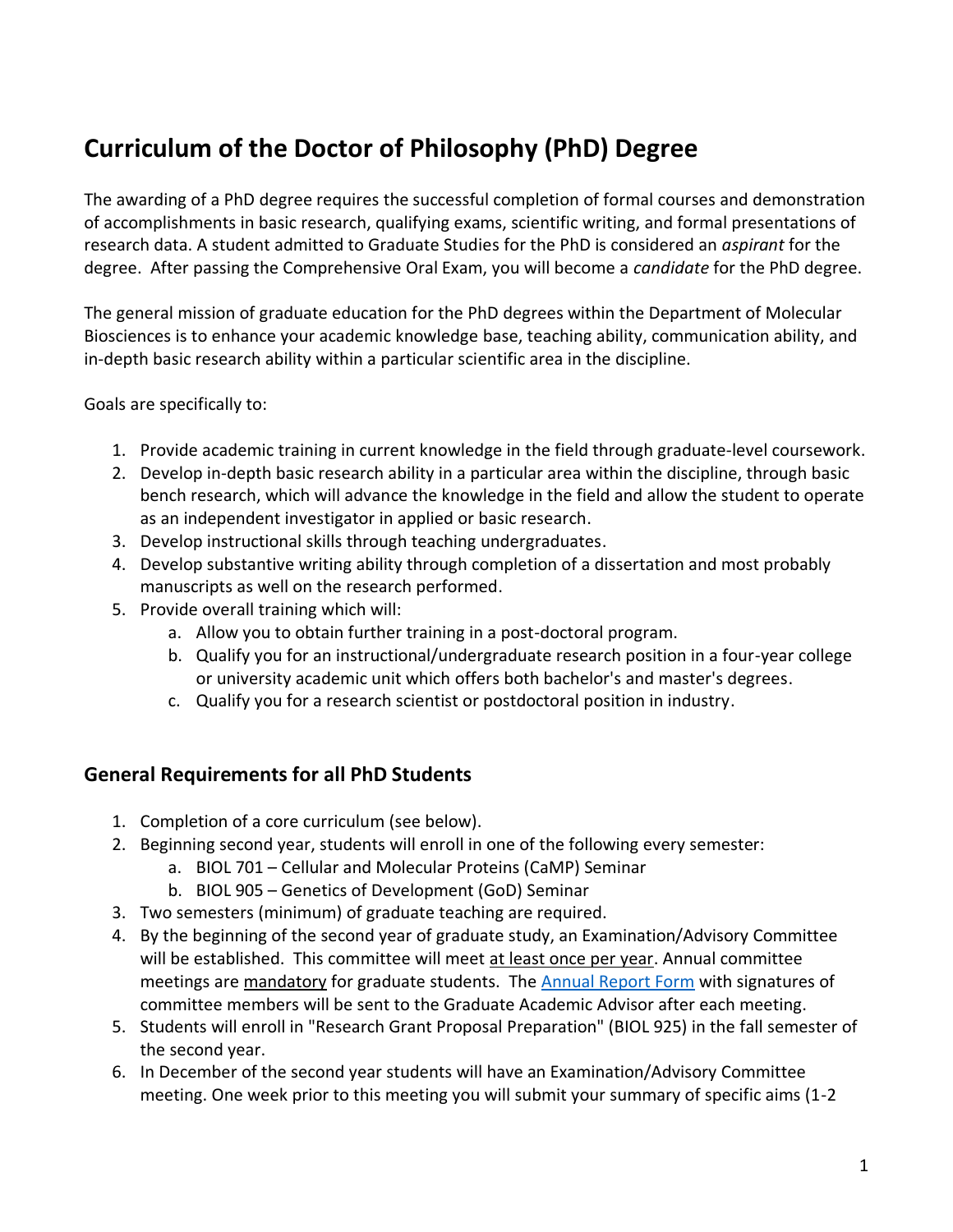pages) to your Major Advisor and committee. During this meeting your specific aims will be discussed and approved, possibly after modification in light of the discussion. Once approved you will write the full proposal for the Oral Examination.

- 7. Students will submit a full draft of the proposal to your "readers" (this will be your Major Advisor, the Chair of your committee, and typically one other member) by the end of March.
- 8. The Comprehensive Oral Examination should be scheduled between May 1 and June 30.
- 9. Upon successful completion of formal coursework and research, candidates present, for evaluation by an Examination/Advisory Committee, a dissertation based on original research. The dissertation is presented and defended in a formal public lecture.
- 10. Students will complete the degree within seven years. Exceptions to this requirement require a recommendation for extension of study by the Department's Graduate Director and Chairperson, and approval by Graduate Studies.

## **Core Curriculum for all First Year PhD Students**

- 1. BIOL 701 Topics in Molecular Biosciences, MB Seminar (Fall and Spring)
- 2. BIOL 807 Graduate Molecular Biosciences (Fall)
- 3. BIOL 817 Rigor, Reproducibility, and Responsible Conduct in Research (Fall)
- 4. BIOL 985 Laboratory Rotations (Fall and Spring)

## **Specific Course Requirements by PhD Degree**

#### **Biochemistry and Biophysics PhD**

Each of the following courses (usually completed by the end of the second academic year):

BIOL 750 – Advanced Biochemistry

BIOL 918 – Modern Biochemical and Biophysical Methods

BIOL 925 – Research Grant Proposal (Fall of 2nd year)

BIOL 952 – Introduction to Molecular Modeling

BIOL 985 will be taken to reflect bench research. BIOL 999 will be taken once you pass your comprehensive orals exam (replacing BIOL 985). Your Graduate Examination/Advisory Committee may recommend that additional courses be taken.

## **Microbiology PhD**

Each of the following five courses (usually completed by the end of the second academic year):

- BIOL 811 Advanced Molecular & Cellular Immunology
- BIOL 812 Mechanisms of Host Parasite Relationships
- BIOL 814 Advanced Molecular Virology
- BIOL 815 Advanced Molecular Genetics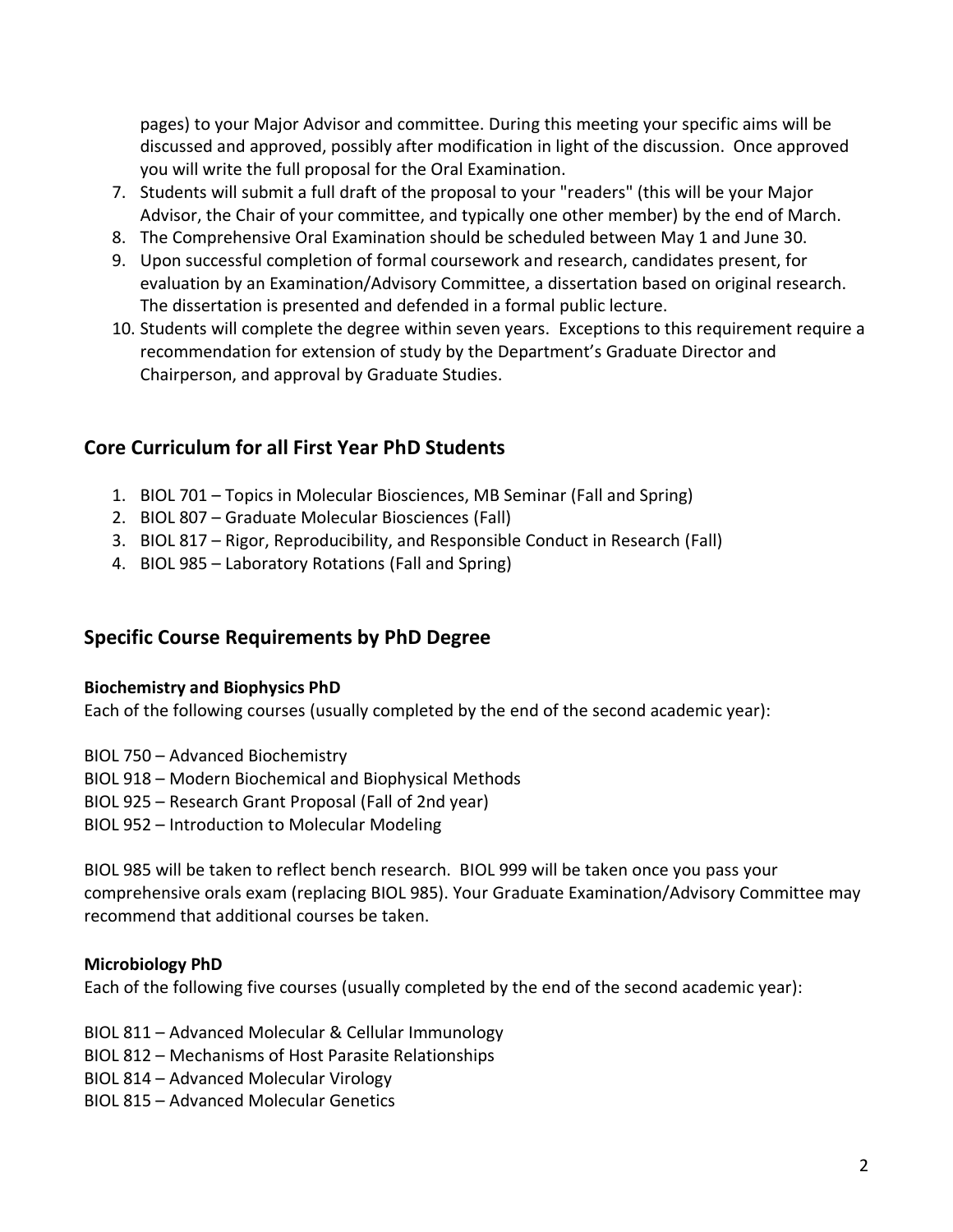And

BIOL 925 – Research Grant Proposal (Fall of 2nd year)

BIOL 985 will be taken to reflect bench research. BIOL 999 will be taken once you pass your comprehensive orals exam (replacing BIOL 985). Your Graduate Examination/Advisory Committee may recommend that additional courses be taken.

## **Molecular, Cellular and Developmental Biology PhD**

Along with BIOL 925 (Fall of 2nd year), three graduate-level courses (numbered 600+) that total 9 credit hours. These are acceptable courses though there may be others. Consult with the DGS (Director of Graduate Studies).

- BIOL 650 Advanced Neurobiology (every Spring)
- BIOL 688 Molecular Biology of Cancer (every Fall)
- BIOL 750 Advanced Biochemistry (Spring of odd years)
- BIOL 752 Advanced Cell Biology (Fall of even years)
- BIOL 754 Brain Diseases & Neurological Disorders (every Spring)
- BIOL 755 Mechanisms of Development (Spring of even years)
- BIOL 757 Carcinogenesis & Cancer biology (Spring of odd years)
- BIOL 772 Gene Expression (Spring of odd years)

MCDB students can solicit advice from their current and future rotation advisors on courses that may be most beneficial to them. BIOL 985 will be taken to reflect bench research. BIOL 999 will be taken once you pass your comprehensive orals exam (replacing BIOL 985). Your Examination/Advisory Committee may recommend that additional courses be taken.

# **Oral Presentation Requirement for PhD Students**

The ability to clearly communicate scientific results is an essential component of doctoral training. Beginning in the second year, graduate students are required to make an oral presentation of their data at least once every academic year. This will take place in either BIOL 701 – Cellular and Molecular Proteins (CaMP) Seminar or BIOL 905 – Genetics of Development (GoD) Seminar.

# **Research Proposal Requirement for PhD Students**

Students will enroll in BIOL 925 – Research Grant Proposal Preparation in fall of the second year, and will complete and submit a research proposal at least two weeks prior to the Comprehensive Oral Exam in late spring. The proposal will follow the formatting guidelines of any federal agency (e.g., NSF, NIH), and should develop a research topic related to the general area of molecular biosciences. The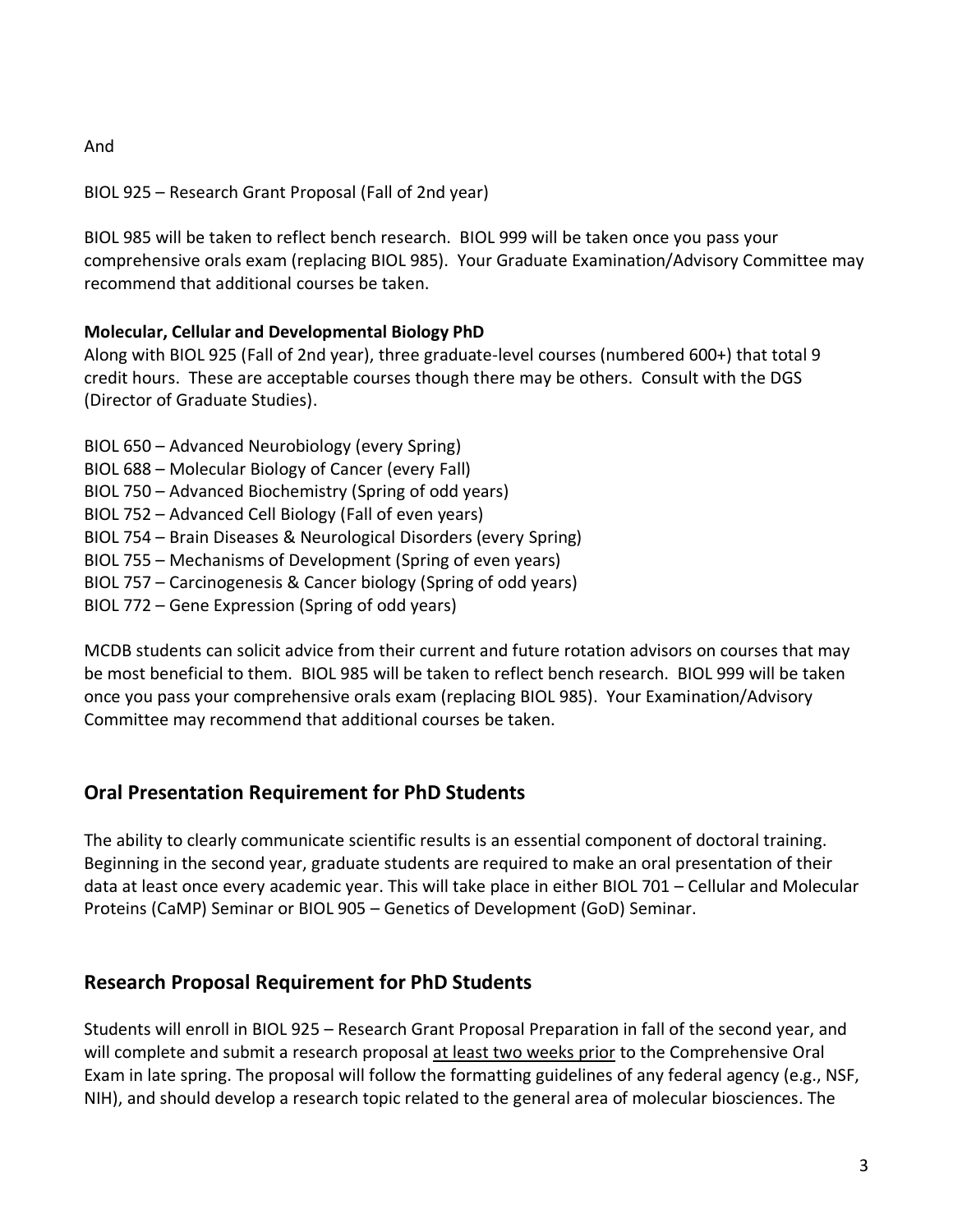topic for the proposal will be determined by the Major Advisor, with input from the student and the Examination/Advisory Committee.

## **Comprehensive Oral Examination for PhD Students**

Once PhD aspirants have successfully completed the required formal courses and research proposal requirement, the Comprehensive Oral Examination will be scheduled. This examination should be held from May 1 to June 30 of the second year of graduate study. Exceptions to this deadline require approval by the student's Examination/Advisory Committee. Your Examination Committee will give the exam. You will provide each committee member with a final copy of the proposal at least 2 weeks before the exam takes place. Your Major Advisor does not attend the exam but will instead submit a letter to the Chairperson of the committee, providing a detailed justification of your preparedness for the exam or your absence of qualifications for admission to PhD candidacy. After the exam and discussion of the Major Advisor's letter, committee members will decide whether or not you passed, thus becoming a candidate for the PhD degree. The Graduate Academic Advisor will forward this decision to the College Office of Graduate Affairs (COGA).

The exam must be scheduled with COGA at least two weeks before the exam actually takes place. This means that, after receiving approval from your Major Advisor and Examination Committee, you will notify the Graduate Academic Advisor for scheduling assistance (date, time, location) and so that they can complete the Progress to Degree (PTD) form to send to COGA in a timely manner.

During the exam you will defend your research proposal to the Examination Committee. The committee will also examine you with respect to more general subject areas (not necessarily related to the research proposal) associated with your research, formal coursework and scientific literature of all areas of the discipline. [Proficiency levels](https://molecularbiosciences.ku.edu/current-graduate-students-0) on the orals exam are divided up into eight separate skill components.

Performance on the examination will be rated as "Satisfactory," or "Unsatisfactory" and this rating will be submitted to COGA. If you receive a rating of "Unsatisfactory", you may retake the exam a second time. Timing of the retake is at the discretion of the Examination Committee. Under no circumstances will you be allowed to take the Comprehensive Oral Examination more than twice. If you fail to receive a rating of "Satisfactory" after the second attempt, you will not be allowed to complete the PhD program. In this case, there is a possibility that you could switch to the MS program.

# **Final Oral Defense of PhD Dissertation**

Once the Comprehensive Oral Exam has successfully been completed, your Examination/Advisory Committee comes back. This committee is responsible for giving you permission to begin writing of the dissertation. At least three members of this committee will be selected as dissertation readers (one of these being the Major Advisor). Once the final draft of the dissertation has been accepted and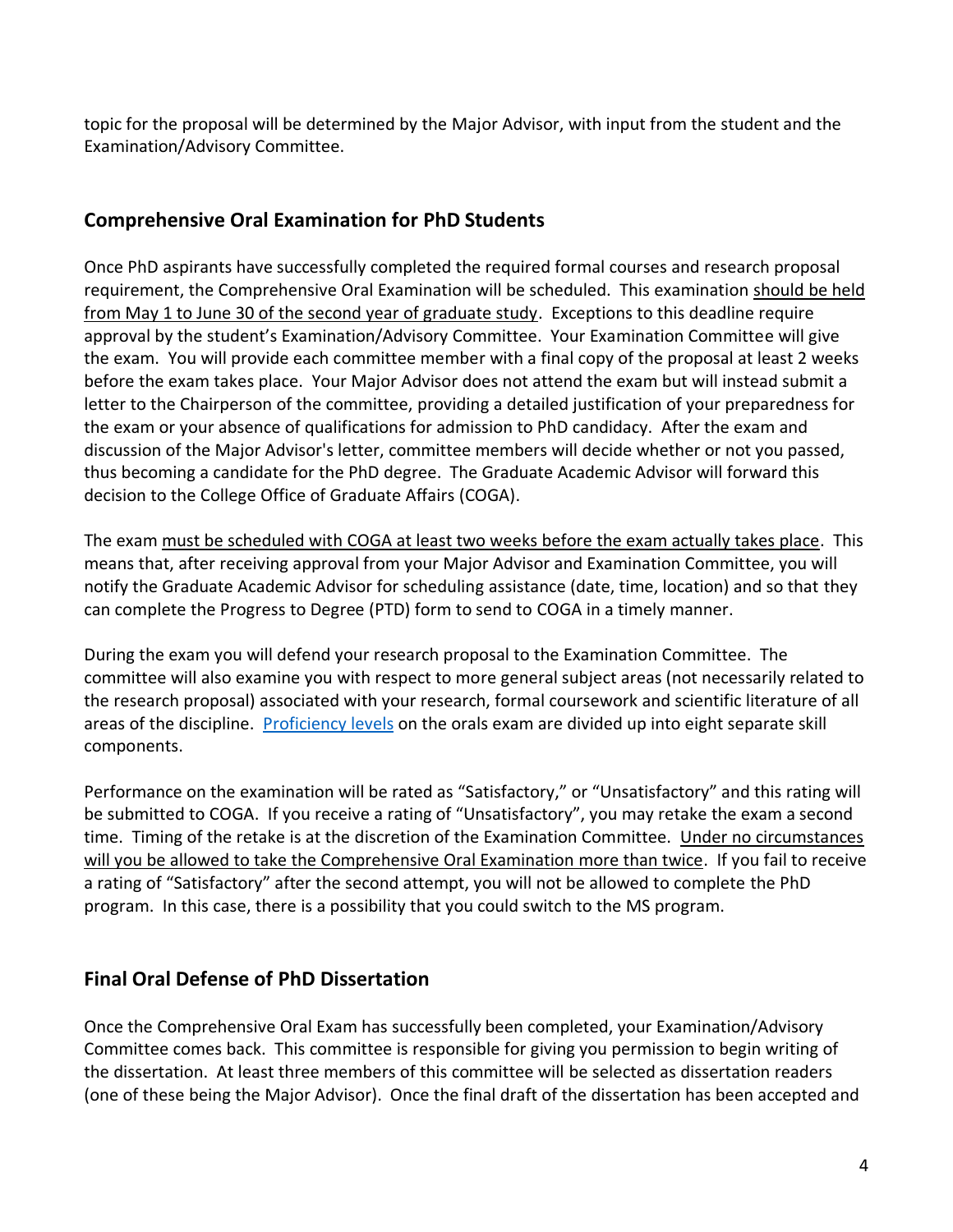approved by the Examination/Advisory Committee, the Final Dissertation Defense is scheduled with the Graduate Academic Advisor. All dissertation readers must be present at the exam.

Following the successful defense of dissertation, the committee will decide if the result was deemed "Satisfactory" or "Unsatisfactory." This decision will be forwarded to COGA.

Be sure to consult your **[Doctoral Degree Checklist](https://coga.ku.edu/graduation/doctoral-degree-checklist)** during the final stages of completing your degree.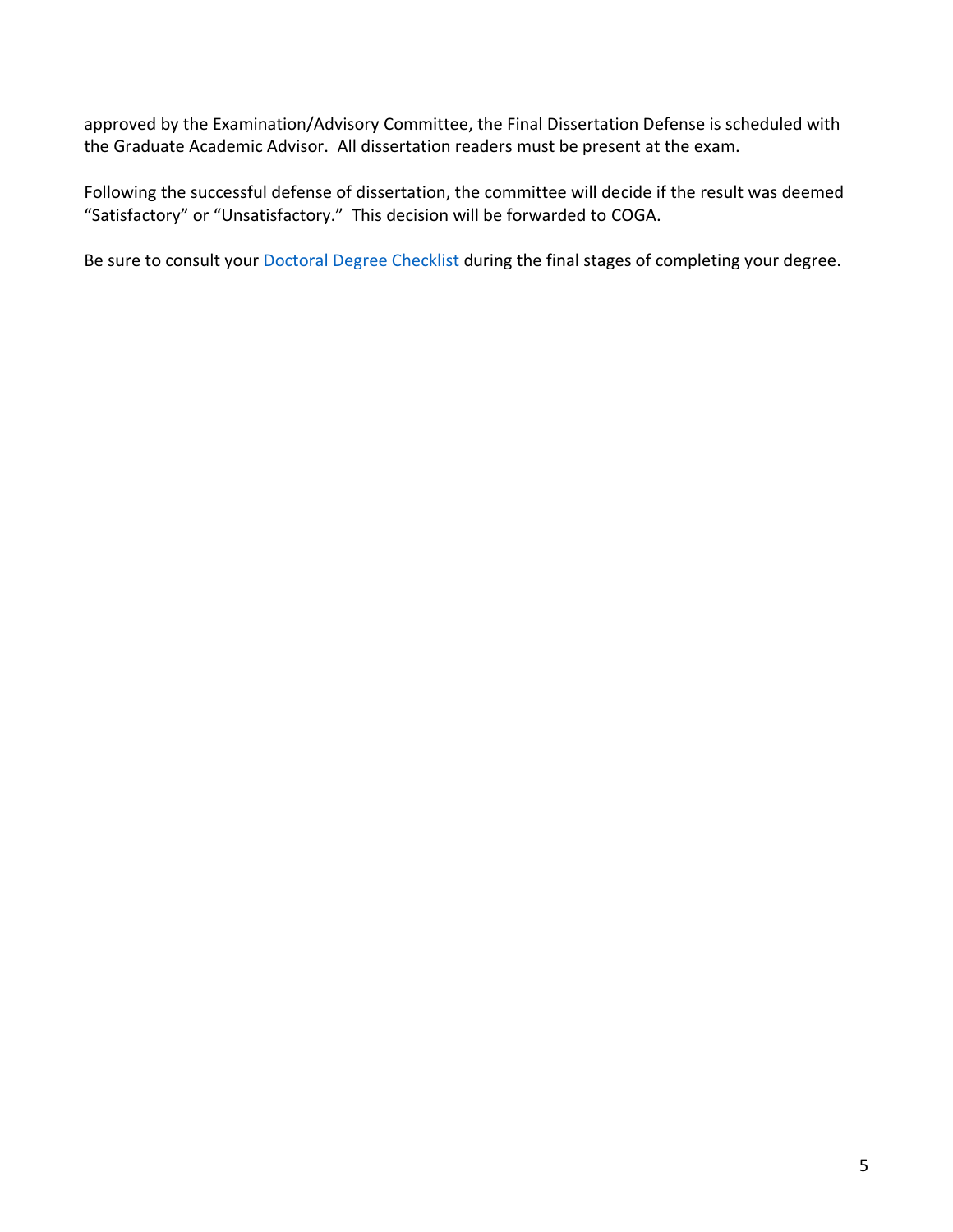# **Curriculum of the Masters of Science (MS) Degree**

The general mission of graduate education for MS degrees in Molecular Biosciences based upon basic research, is to enhance your academic knowledge base, teaching ability, and communication ability, and to provide you with advanced, but less than, PhD-level, training in at-the-bench research within a particular scientific area. The specific missions within this framework are: (1) to provide academic training in current knowledge in the field through graduate-level coursework; (2) to develop research ability within a particular field, through basic at-the-bench-research following newly developed and existing (scientific literature) protocols; (3) to develop instructional skills through teaching undergraduate laboratories; (4) to develop writing ability through completion of a thesis or manuscript on the research performed; and, (5) to provide overall training which will allow you to obtain or advance to a more responsible and demanding research and/or teaching position (beyond entry-level) within academia (two-year or four-year undergraduate college) or industry.

The general mission of graduate education for MS degrees in Molecular Biosciences based upon library research of the literature is to enhance your academic knowledge base, teaching ability, and communication ability. This path of graduate level education is not intended to prepare you for at-thebench research skills accomplished through basic research. Instead, the specific missions within this framework are: (1) to provide academic training in current knowledge through graduate-level coursework and library research of the literature that pertains to a defined problem; (2) to develop teaching skills through instruction of undergraduate laboratories; and, (3) to develop writing skills through completion of a library research thesis.

## **General Requirements for all MS Students**

Please refer to each degree discipline area listed below to determine specific courses and requirements in conjunction with the following general requirements for the MS

- 1. A minimum of 30 hours of graduate credit.
- 2. A minimum of one laboratory rotation is required for each new graduate student.
- 3. Enrollment in CaMP Seminar (BIOL 701) or GoD Seminar (BIOL 905) every semester beginning second year.
- 4. Graduate Advisory Committee of 3 faculty members, including Major Advisor, will meet at least once annually.
- 5. A public defense of the master's thesis and examination by Graduate Advisory Committee.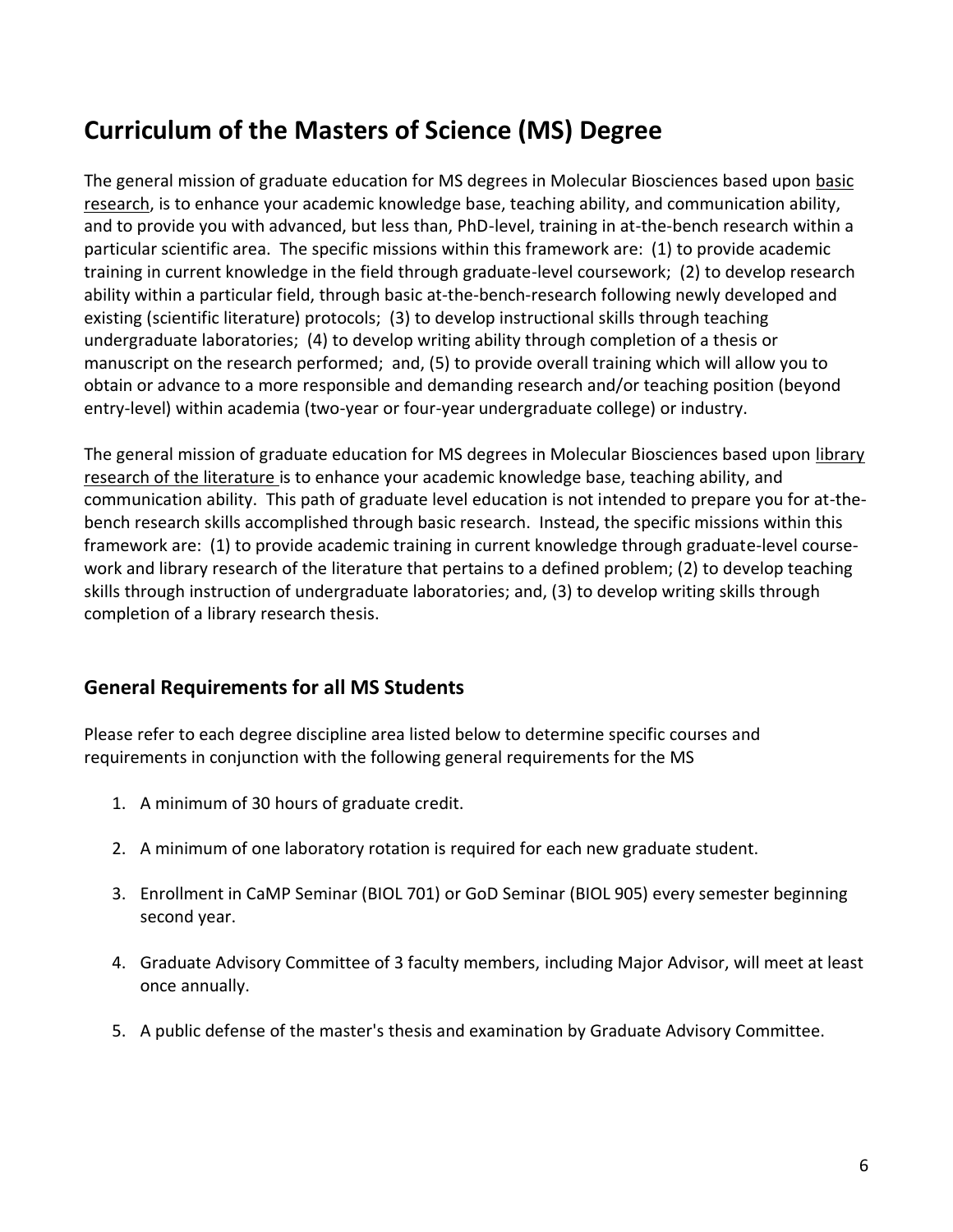6. Students will complete the degree within four years. Exceptions to this requirement require a recommendation for extension of study by the Department's Director of Graduate Studies and Chairperson, and approval by Graduate Studies.

## **Specific Course Requirements by MS Degree**

#### **Biochemistry and Biophysics MS**

- BIOL 750 Advanced Biochemistry
- BIOL 772 Gene Expression
- BIOL 804 Scientific Integrity: Molecular Biosciences
- BIOL 807 Graduate Molecular Biosciences
- BIOL 818 Techniques in Molecular Biosciences
- BIOL 899 Master's Thesis
- BIOL 901 Graduate Seminar in Biochemistry (1 semester)

#### **Microbiology MS**

- BIOL 804 Scientific Integrity: Molecular Biosciences
- BIOL 807 Graduate Molecular Biosciences
- BIOL 818 Techniques in Molecular Biosciences
- BIOL 899 Master's Thesis

And three of the following courses:

- BIOL 811 Advanced Molecular & Cellular Immunology
- BIOL 812 Mechanisms of Host Parasite Relationships
- BIOL 814 Advanced Molecular Virology
- BIOL 815 Advanced Molecular Genetics

#### **Molecular, Cellular and Developmental Biology MS**

- BIOL 752 Cell Biology
- BIOL 755 Mechanisms of Development
- BIOL 804 Scientific Integrity: Molecular Biosciences
- BIOL 807 Graduate Molecular Biosciences
- BIOL 818 Techniques in Molecular Biosciences
- BIOL 899 Master's Thesis

And one of the following courses: BIOL 753 – Advanced Genetics BIOL 772 – Gene Expression

# **Masters Thesis Options**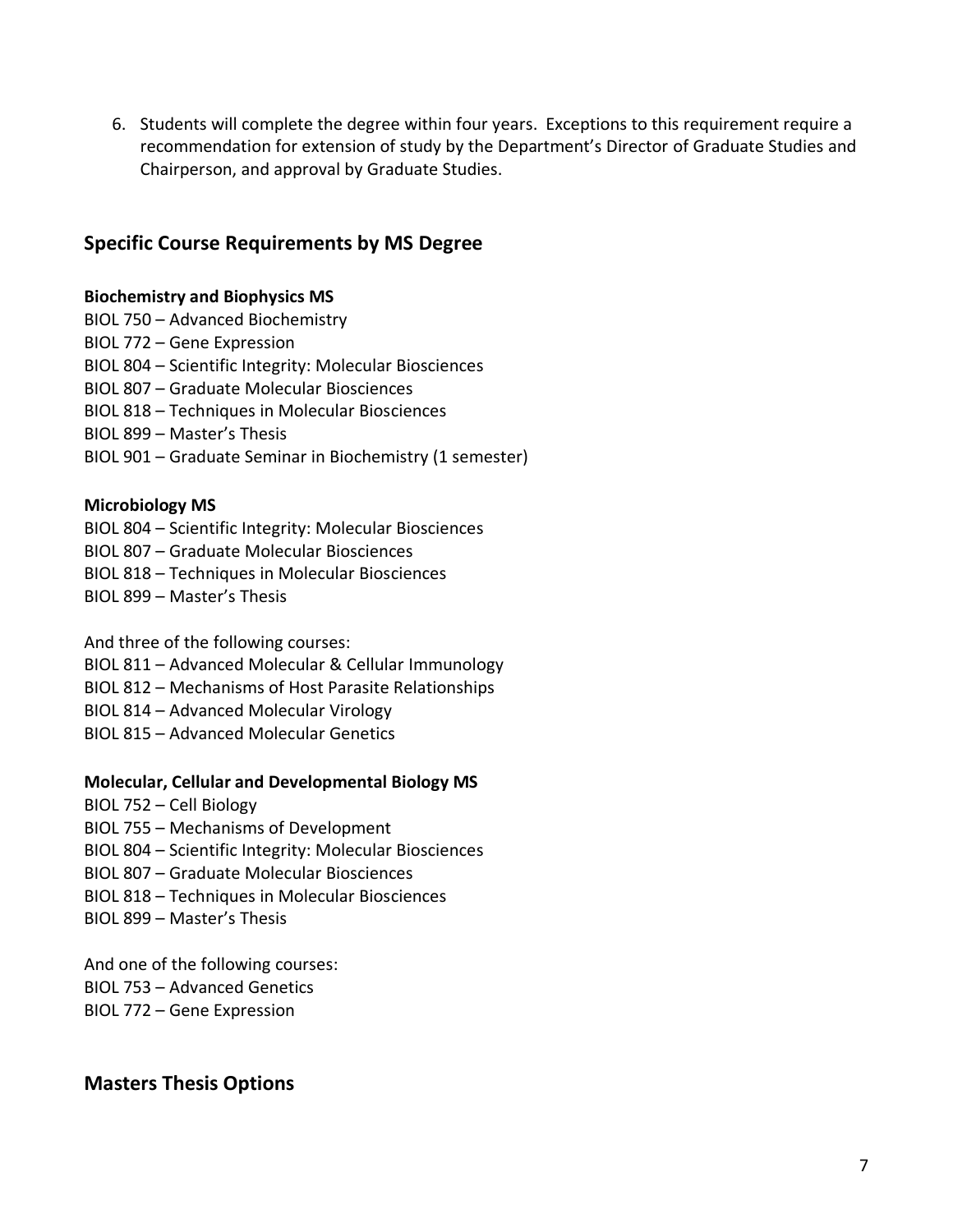- 1. Write a thesis resulting from original research in the broad area of molecular biosciences.
- 2. Publish a research paper in a national, refereed journal. Acceptance of the paper for publication constitutes publication insofar as the conferral of degree is concerned. Two copies of the publication shall be filed with Graduate Studies as soon as they become available.
- 3. Write a thesis based upon library research (library thesis) of the literature on a given topic, approved by your Graduate Advisory Committee.

## **Final Oral Defense of Masters Thesis**

Once the final draft of the thesis has been accepted and approved by the MS Graduate Advisory Committee, the Final Oral Defense is scheduled with the Graduate Academic Advisor. Your performance on the defense will be rated as "Satisfactory" or "Unsatisfactory" and this rating will be forwarded to the College Office of Graduate Affairs. If the rating is "Unsatisfactory," you may be allowed to repeat the examination, with the recommendation of the Department. The repeat examination may not be scheduled sooner than three months after the first attempt. Under no circumstances will the student be allowed to take the Final Defense Examination more than twice. If a rating of "Satisfactory" is not achieved after the second attempt, you will not be allowed to continue in the MS program.

Theses are now being submitted [electronically.](http://graduate.ku.edu/electronic-thesis-and-dissertation)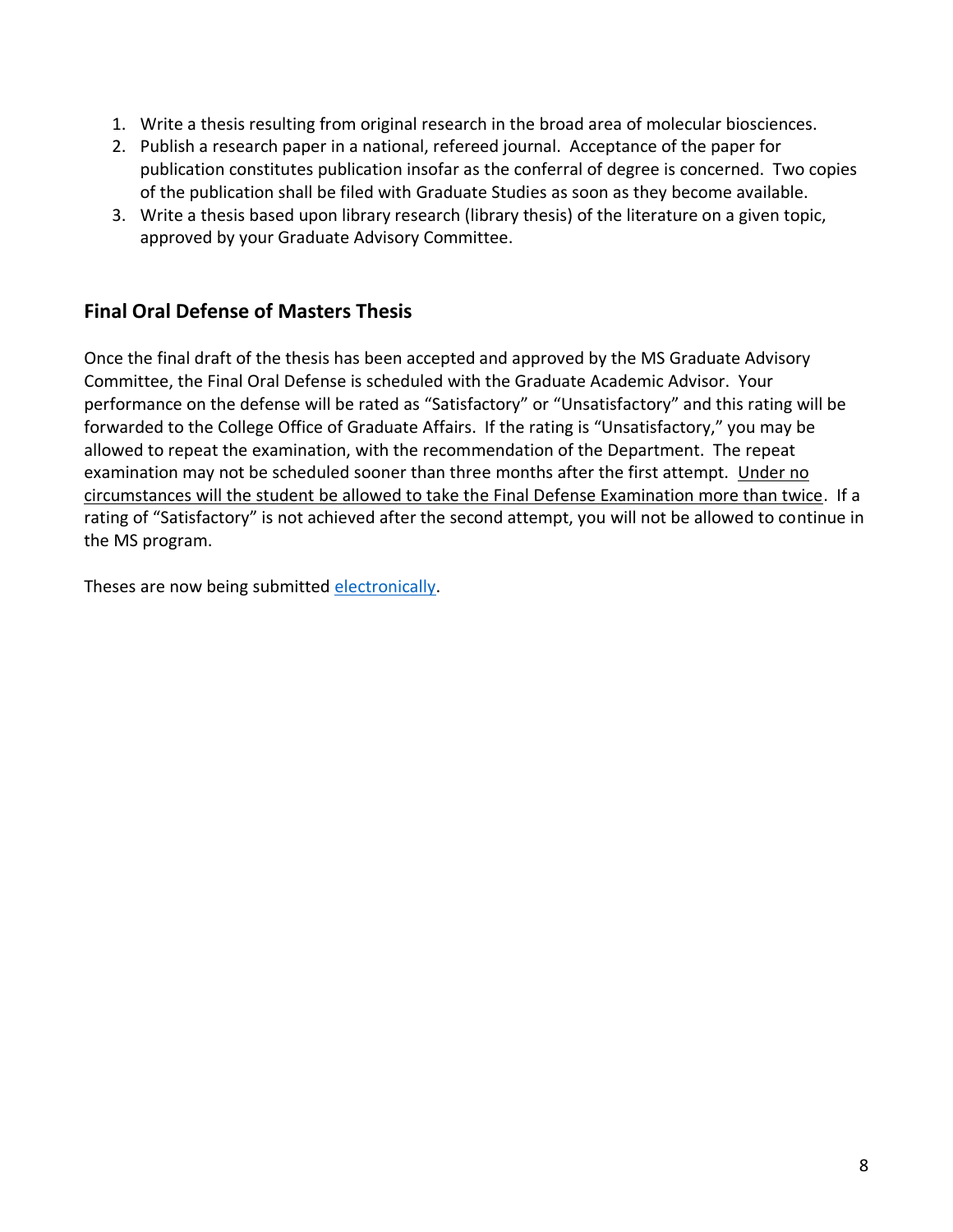# **General Graduate Program Information**

## **Advising and First-Year Curriculum**

New graduate students have a common fall semester curriculum, and in addition begin a series of rotations in research laboratories. Courses taken in the spring semester depend on the degree sought, and students can discuss an appropriate course schedule with the Director of Graduate Studies (DGS), Graduate Academic Advisor, and any member of the MB faculty. To guide your progress in the first year, your course work, teaching, and laboratory rotations will be evaluated by the Evaluation Committee. Once you have selected the lab for your dissertation research, your Major Advisor will advise you on your progress.

## **Laboratory Rotations and Finding a Research Lab Home**

We will schedule in-person or virtual faculty talks so you can learn about research that piques your interest. Lab rotations will span Fall and early Spring, and we will share the schedule once logistics are set.

To reflect lab rotations, you will enroll in Advanced Study (BIOL 985) hours for fall and spring of your first year.

#### **Completion of Rotations**

Once lab rotations are completed, you will submit to the Graduate Academic Advisor a ranked list of faculty members with whom you would like to work. Every effort will be made to allow you to join your first-choice lab, although there must be mutual agreement between the student and faculty member. This mutual agreement will depend on your effort and performance during the rotation, the availability of continued financial support, the availability of space within the lab, and so on. If the first choice cannot be fulfilled, the second choice will be examined under the same constraints. Once a mutual agreement has been reached, new students will officially join research labs. The faculty member in charge of the lab will become your Major Advisor. Your Major Advisor will help advise you in selection of the best degree track to pursue. This decision is usually made by the beginning of your second year of study.

In rare instances a situation may arise such that you, your Major Advisor, or both desire a change in Major Advisor. Because it is a requirement that you have a Major Advisor and home lab in order to be a graduate student in good standing, we have a rather detailed [official policy](https://molecularbiosciences.ku.edu/current-graduate-students-0) on this.

## **Enrollment Requirements**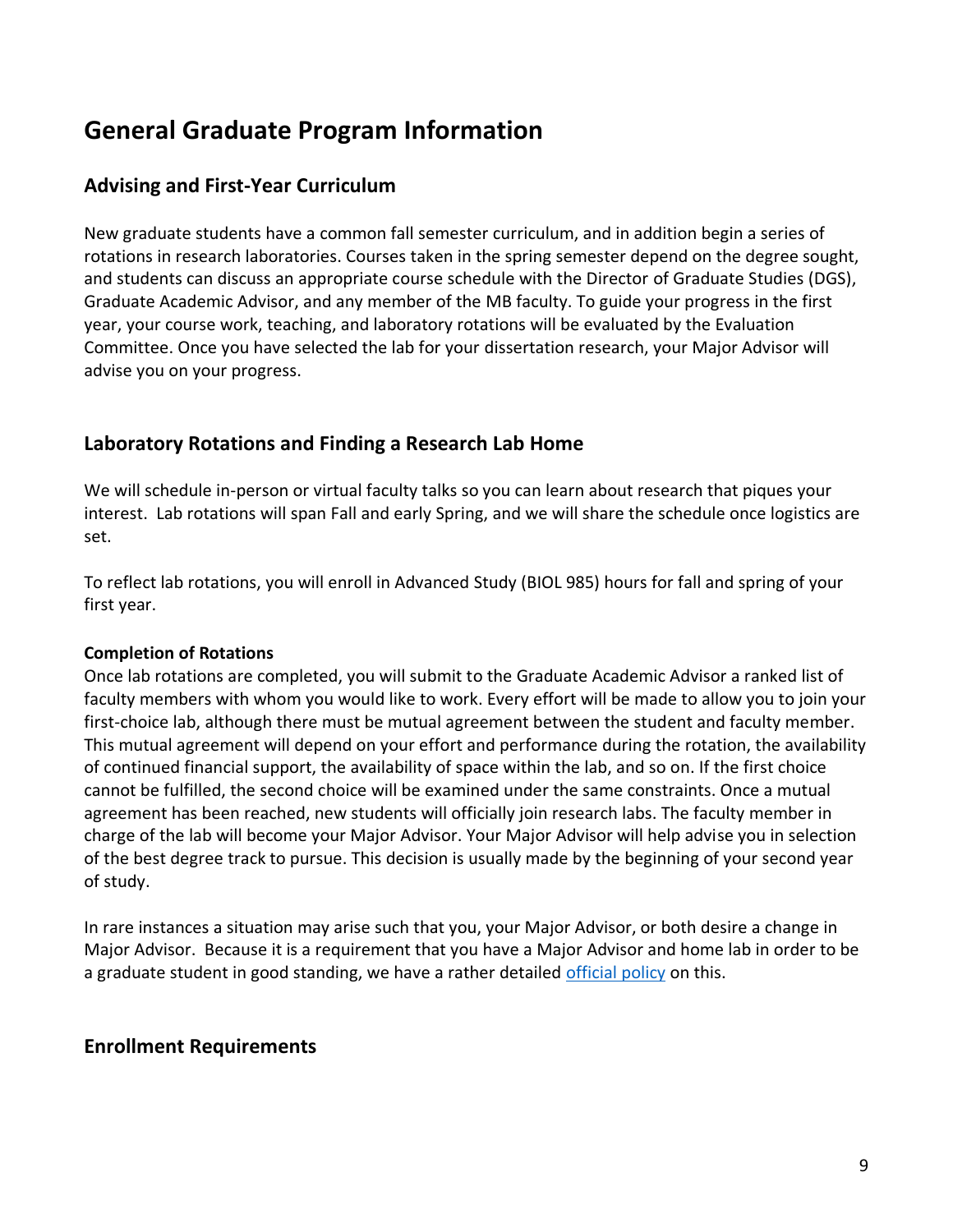KU has [online enrollment.](http://graduate.ku.edu/enrollment) The Department of Molecular Biosciences has established a minimum credit hour level of enrollment that is appropriate for normal progress (i.e., course work and research effort) and which is representative of faculty time required for a student's work towards an advanced degree. These requirements will equal, and may exceed the minimum credit hour enrollment limit set by Graduate Studies. Departmental enrollment requirements are as follows:

#### **PhD Enrollment Hours (Before the Comprehensive Oral Exam)**

Students who have not yet passed the Comprehensive Oral Exam are expected to enroll in at least 6 credit hours each fall and spring semester and 3 credit hours each summer session.

#### **PhD Enrollment Hours (18-Hour Post-Comp Rule)**

After passing the Comprehensive Oral Exam, you must be continuously enrolled, including summer sessions, until all degree requirements are completed. According to Graduate Studies regulations, for the first 18 hours of post-comprehensive enrollment, you will enroll in a minimum of 6 credit hours per semester and 3 credit hours per summer session. You are welcome to enroll in more than 6 if you so choose. Be sure that you enroll in BIOL 999 for the remainder of your studies.

#### **PhD Enrollment Hours (Fewer Than 6 Rule)**

Students who have completed the 18-Hour Post-Comp requirement are now eligible to enroll in fewer than 6 hours. The Graduate Academic Advisor will let you know when this milestone has been achieved.

#### **MS Enrollment Hours**

Master's students are required to enroll in 9 hours each fall and spring semester. Those who have completed the required course work for their degrees must be continuously enrolled in the fall and spring semesters until they finish. While Graduate Studies does not require MS students to enroll for summer, if you have a GRA appointment for the summer, the Provost's Office requires that you enroll in 3 summer hours.

## **Academic Performance**

#### **Grading Systems**

Graduate courses use the ABCDFP grading system or the SP, LP, NP performance criteria (SP = satisfactory progress, LP = limited progress, and NP = no progress). Advanced study, thesis, and dissertation research courses are graded with the latter.

#### **Academic Standing**

Only grades of A or B in graduate courses are considered satisfactory. If a grade of C or below is obtained, you will not receive graduate credit for this course and the course must be retaken. If your cumulative grade-point average falls below B (3.0 on a 4.0 scale), you are automatically placed on academic probation and will be required to raise your cumulative grade-point average to at least a B during the next semester. Grades such as P, S, U, SP, LP, and NP are omitted from these calculations.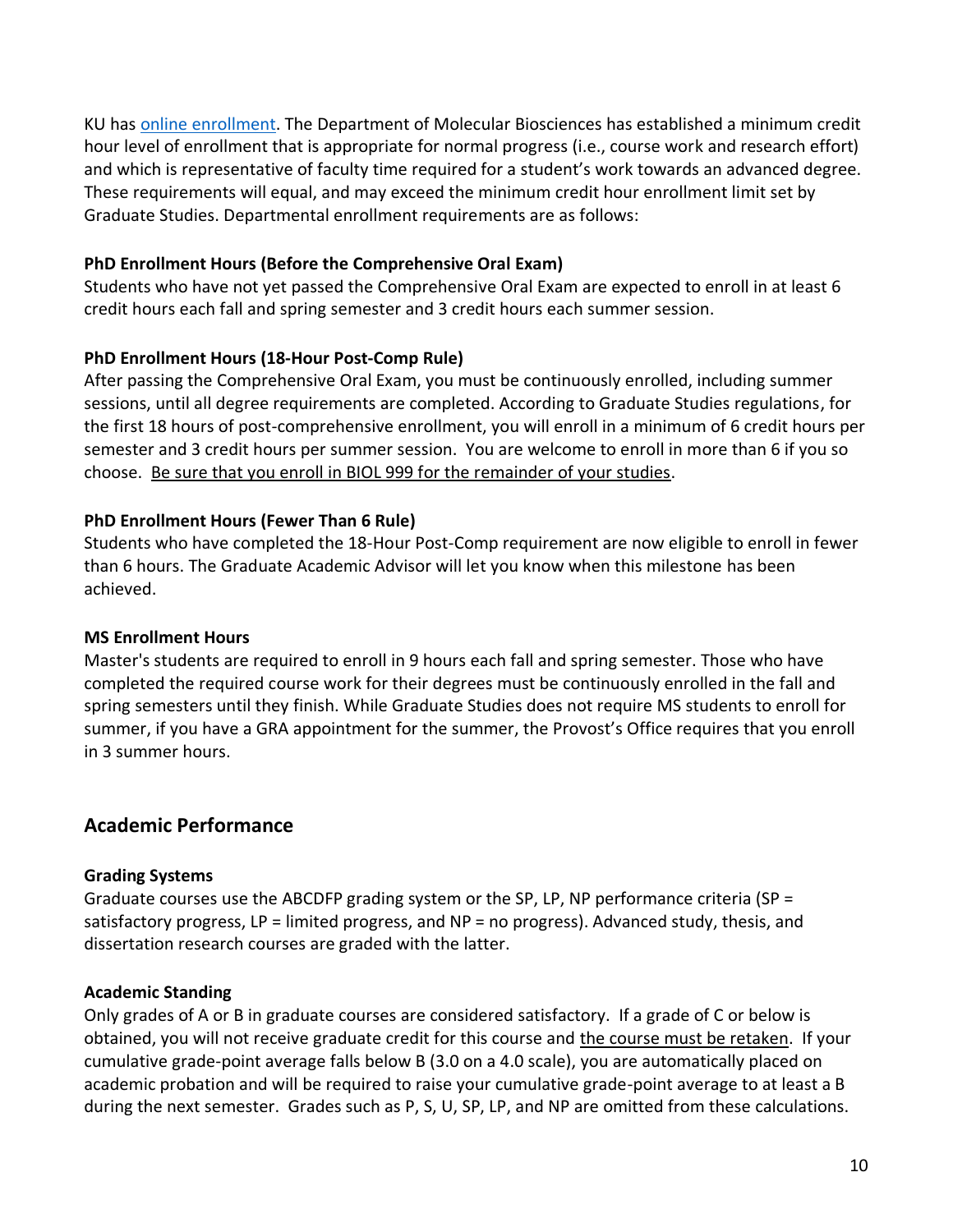Failure to meet this requirement may result in termination of your graduate study. In exceptional cases, the Graduate Admissions Committee (during your first year) or your Major Advisor and examination/advisory committee (once you have chosen your dissertation lab) can request that Graduate Studies extend your probation for one additional semester, after which time the minimum standards must be met. Regardless of these decisions, you will not be allowed to hold a GTA or GRA appointment until probationary status has been removed.

#### **Probationary Students**

Students who enter the program on probation (an undergraduate overall grade-point-average between 2.75 and 3.0) must maintain a B (3.0) cumulative grade point average their first semester. Any student who fails to meet this requirement will not be allowed to enroll the next semester. Alternatively, upon recommendation by the Graduate Admissions Committee the Chairperson may request of Graduate Studies that probation be extended for one additional semester. If, after the second semester, a student who was originally admitted under probationary status fails to maintain a B (3.0) cumulative grade point average, the student will be dismissed from the graduate program.

## **Graduate Assistantships**

As long as you are a student in good standing, the department will provide a stipend for five years of graduate study. Unless you receive a graduate fellowship, you will be supported by the following mechanisms:

#### **Graduate Teaching Assistantships (GTAs)**

GTAs are provided on a semester-by-semester basis. Students holding these appointments will make arrangements with their Major Advisor for summer appointments. The specific GTA is set by departmental requirements and expertise of the student.

#### **Graduate Research Assistantships (GRAs)**

Individual faculty may have Graduate Research Assistantships (GRAs) available from grant funds. GRAs are appointed for one or two semesters at a time.

## **Health Insurance**

The University of Kansas, together with the Kansas Board of Regents, offers health insurance coverage for eligible graduate students through United Healthcare Student Resources. MB graduate students who hold a 50% GTA/GRA appointment and meet the eligibility requirements qualify for KU's reduced premium [health insurance plan](https://humanresources.ku.edu/graduate-student-health-insurance) offered through United Healthcare. Health insurance is mandatory for International students on an F-1, F-2 and J-1 visa and is automatically added after the student enrolls in classes. For more information visit the International Student Services webpage on *Insurance* [Requirements](https://iss.ku.edu/insurance). Students enrolled in a graduate student health insurance plan should check the policy's terms of eligibility and enroll accordingly.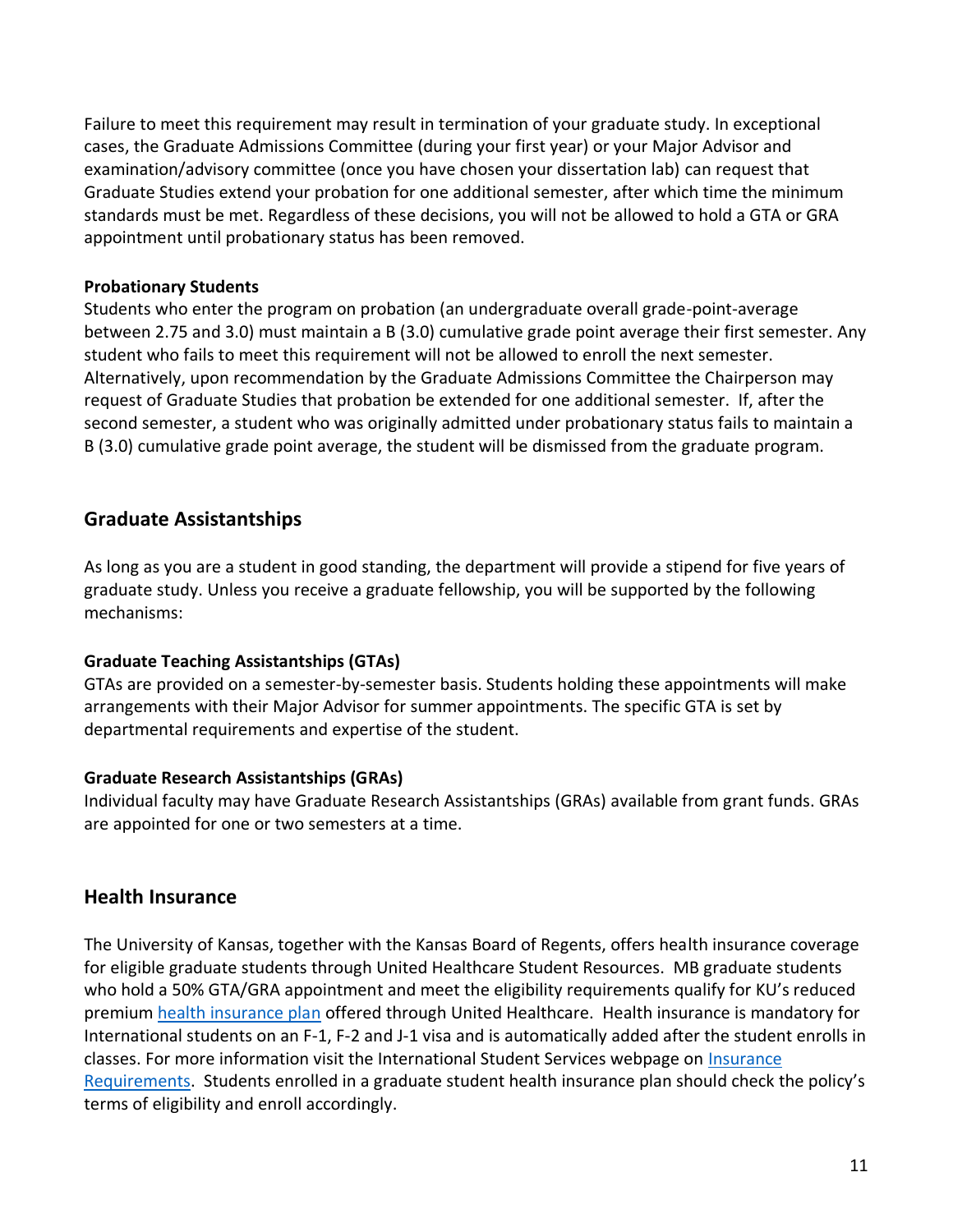## **Tuition and Fees**

If you hold a GTA slot, the University will pay all your tuition plus 3 graduate credit hours of campus fees. Please BE AWARE that you or your Major Advisor will be responsible for the balance of your campus fees.

If you hold a GRA slot, your Major Advisor is responsible for paying your tuition and fees. Please be sure to consult with your Major Advisor in advance of payment deadlines.

## **Teaching**

Teaching is a necessary component of an advanced degree education. PhD graduate students are required to teach for at least two semesters. This requirement may be satisfied at any time during your tenure, but is usually fulfilled during the first year. You will be evaluated by the students in every class you teach. MS students may be required to teach for the duration of time in the graduate program.

#### **Graduate Committees**

It is your responsibility, in consultation with your Major Advisor, to identify faculty members to serve on your graduate committees following the rules outlined below. The Graduate Academic Advisor should always be notified when a committee is formed or changed.

#### **Mandatory Annual Meetings**

Annual committee meetings are mandatory, and you are responsible for scheduling a committee meeting once each year. Failure to satisfy this requirement may lead to you being considered not in [good academic standing](https://policy.ku.edu/graduate-studies/good-academic-standing) by the department. Following each committee meeting, a completed, signed Annual Report Form should be provided to the Graduate Academic Advisor.

#### **Doctoral Students**

PhD students should establish an examination/advisory committee as early as practicable at the start of their second academic year. A typical committee will consist of your major advisor, four tenured/tenure-track faculty from Molecular Biosciences, and a Graduate Studies Representative (informally known as the "outside member").

At least five committee members must be present for the comprehensive oral exam (the exam typically taken at the end of the second academic year) and for the final oral exam (the PhD defense). For each exam, one of these members must be the Graduate Studies Representative.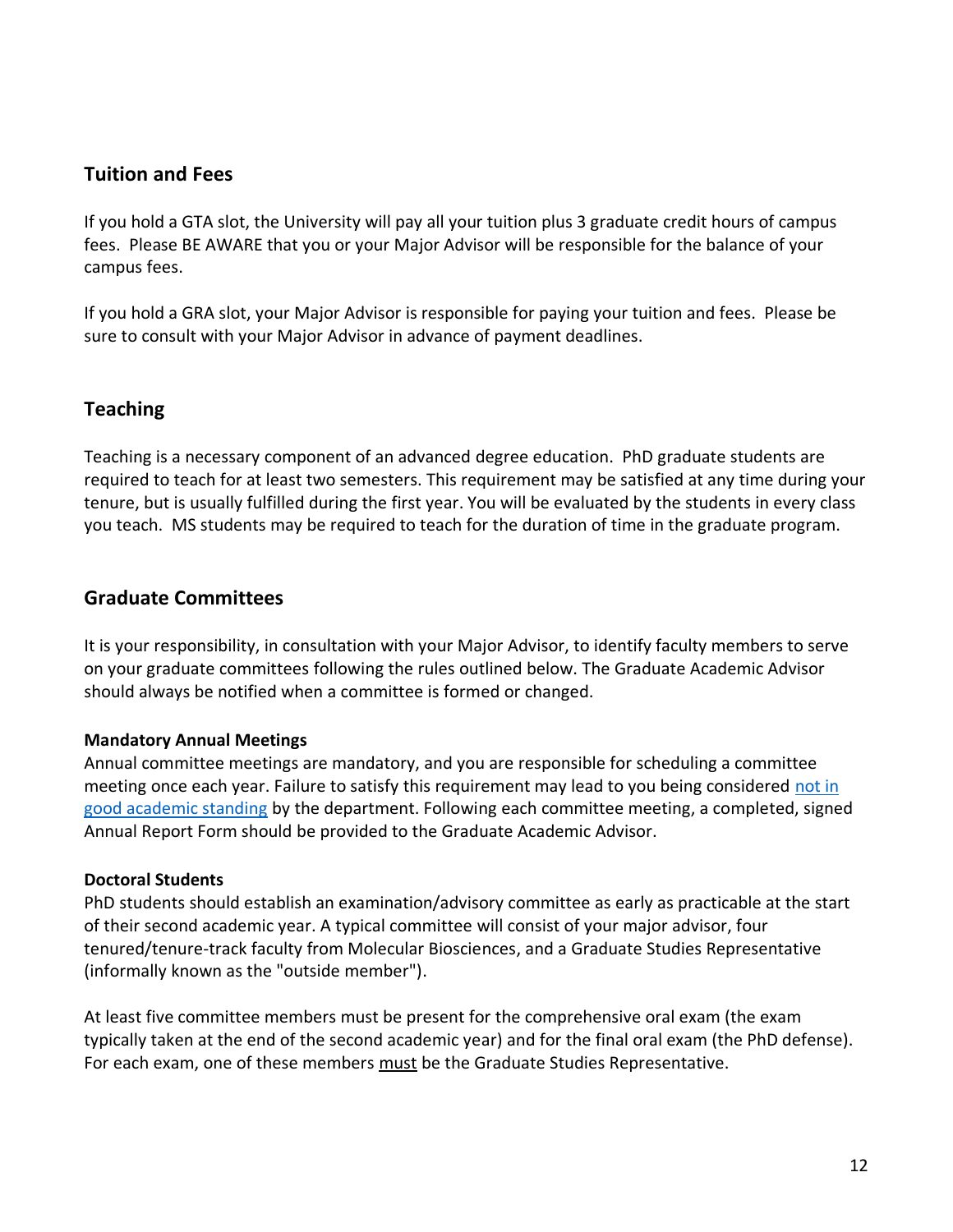Your Major Advisor is the Chair of the doctoral examination/advisory committee except during progress towards the comprehensive oral exam. In Molecular Biosciences the Major Advisor does not attend the comprehensive oral exam; instead, the Chair of the committee for the comprehensive oral exam will be selected by its members.

The Graduate Studies Representative must be a tenured/tenure-track faculty member from a department other than Molecular Biosciences. The role of the Graduate Studies Representative is to ensure the examination process is [professional and fair.](http://policy.ku.edu/graduate-studies/graduate-studies-representative-on-doctoral-exam-committees) Additionally, the Graduate Studies Representative can be on the faculty of [KU Medical Center.](https://policy.ku.edu/graduate-studies/graduate-faculty-appointments)

Additional information on requirements for a doctoral committee can be found in the Doctoral Student Oral Exam Committee Composition KU policy document, or you can speak with the MB Director of Graduate Studies or the MB Graduate Academic Advisor.

#### **Master's Students**

MA/MS students should establish an examination/advisory committee as soon as possible after entry to the master's program. MA/MS student oral exam committees should include at least three members, one of whom will be your Major Advisor. A majority of the committee should be tenured/tenure-track faculty from Molecular Biosciences. No Graduate Studies Representative is required.

## **Progress to Degree Forms**

The Progress to Degree form (PTD) enables the University to track and collect vital information about students' progress to degree. Upon receiving information from you, the Graduate Academic Advisor will complete the necessary PTD form and forward it to the College for approval. Thus, it is very important that you contact the Graduate Academic Advisor when you do any of the following: change degree status, form a committee, hold a committee meeting, schedule an exam, schedule a seminar, schedule a defense, or change degree program. If you are not sure about something, please check with the Graduate Academic Advisor.

## **Seminars**

All graduate students will be expected to attend the weekly Departmental Seminar. These are generally speakers from outside the University. It is scheduled every Monday at 3:30 p.m. in 1005 Haworth Hall (unless otherwise noted).

After your first year, all graduate students will also be required to attend and enroll in ONE of the following specialized seminars:

BIOL 701 – Cellular and Molecular Proteins (CaMP)